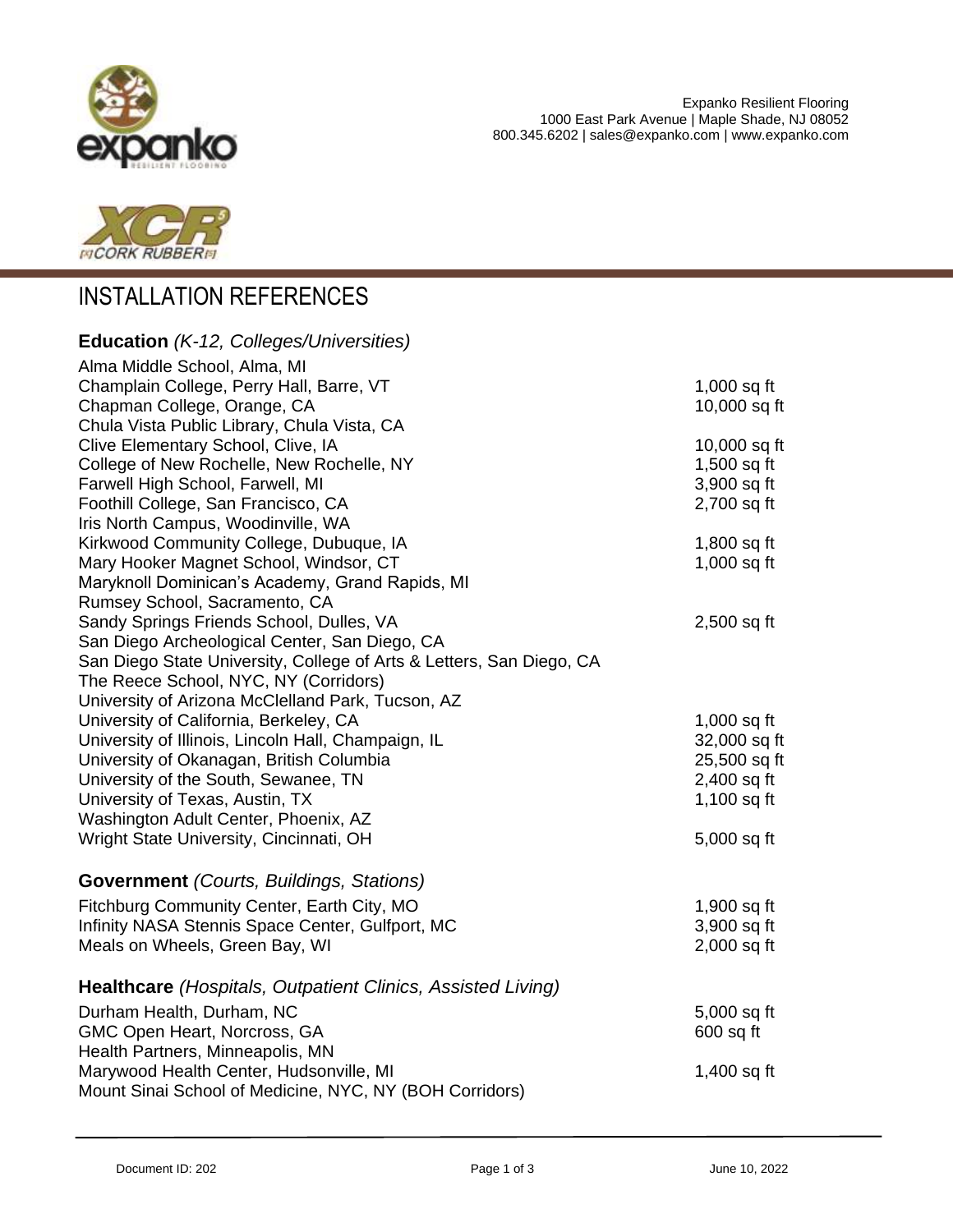| Northern Village Nursing Home, Phoenix, AZ<br>Orthopedic Sports & Hand Center, Everett, WA<br>Overlake Hospital MOB, Bellevue, WA |                              |
|-----------------------------------------------------------------------------------------------------------------------------------|------------------------------|
| Park at Grandview, Birmingham, AL                                                                                                 | $1,000$ sq ft                |
| Stoneybrook Labs, Long Island, NY<br>Telemed, Ontario, CA                                                                         | 21,000 sq ft                 |
| The Italian School, NYC, NY (Classrooms)                                                                                          |                              |
| <b>Hospitality</b> (Hotels, Restaurants, Cafes, Clubs, Spas, Salons)                                                              |                              |
| The Flats Hotel, Holland, MI                                                                                                      |                              |
| The Kings Hotel, Gulf Shores, AL<br>Munson Medical Center, Traverse City, MI                                                      | $600$ sq ft                  |
| St Joe's Cage, Sumner, WA                                                                                                         | $3,500$ sq ft                |
| <b>Office Buildings (Corporate, Office Space)</b>                                                                                 |                              |
| Alley 24, Seattle, WA                                                                                                             |                              |
| Arrowhead Electric Cooperative, Lutsen, MN                                                                                        |                              |
| CB Richard Ellis, Minneapolis, MN                                                                                                 |                              |
| Centene, St Louis, MO<br>Clopay, Mason, OH                                                                                        | 4,100 sq ft<br>$1,500$ sq ft |
| Ford Motor WPP, Dearborn, MI                                                                                                      |                              |
| Gates Foundation, Kent, WA                                                                                                        | $2,000$ sq ft                |
| Google Headquarters, San Francisco, CA                                                                                            | 8,400 sq ft                  |
| Grey Den, Glendale, AZ                                                                                                            |                              |
| HGA Architects, San Francisco, CA                                                                                                 |                              |
| Invesco, New York, NY                                                                                                             | 10,000 sq ft                 |
| Johnson Mechanical, Woodinville, WA                                                                                               |                              |
| Lake Shore Technology, Earth City, MO<br>LPL Building, Concord, NC, 1,400 sq ft                                                   | $3,200$ sq ft                |
| Microsoft Buildings #88, #37, #92, Redmond, WA                                                                                    | $2,000$ sq ft                |
| Miraval Administration Building, Tucson, AZ                                                                                       |                              |
| Norfolk Southern, Gainesville, GA                                                                                                 | 3,800 sq ft                  |
| Oakland Police Department 911, Oakland, CA                                                                                        |                              |
| Papago Gateway, Tempe, AZ                                                                                                         |                              |
| Pfizer Engineering, Kalamazoo, MI                                                                                                 |                              |
| Red Hat Building, Cary, NC                                                                                                        | 15,000 sq ft                 |
| Sales Force, San Francisco, CA                                                                                                    | $2,300$ sq ft                |
| The Grand Season, Surprise, AZ<br>Tierra Point, Casa Grande, AZ                                                                   |                              |
| Trimble Office Building, Denver, CO                                                                                               | 1,700 sq ft                  |
| Tripwire, Portland, OR                                                                                                            | $600$ sq ft                  |
| U.S. Customs & Border Patrol Headquarters, Detroit, MI                                                                            |                              |
| Univ. Cal. Davis MU Station, Davis, CA                                                                                            |                              |
| <b>URS Corporation, Minneapolis, MN</b>                                                                                           |                              |
| Wellmark Blue Cross, Blue Shield, Des Moines, IA                                                                                  | 7,700 sq ft                  |
| Workers Compensation Offices, Vacaville, CA                                                                                       |                              |
| <b>Retail</b> (Department Stores, Showrooms, Grocery Stores, Sales Floors)                                                        |                              |
| Armani Exchange, NYC, NY (Fitting Rooms)                                                                                          |                              |
| City North Sales Center, Phoenix, AZ                                                                                              |                              |
| Old Navy, Various Locations                                                                                                       | 37,000 sq ft                 |